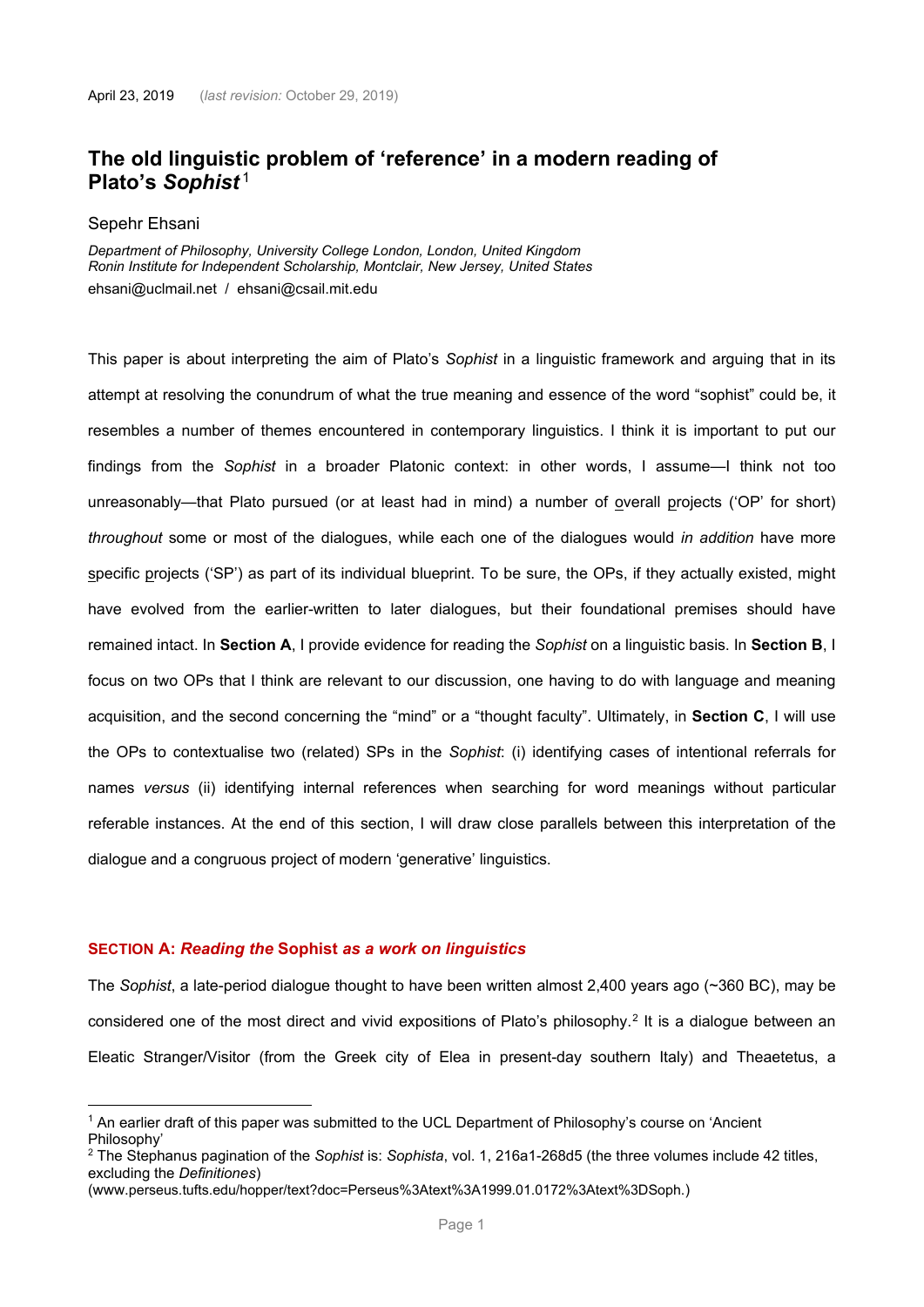mathematics pupil (and later of great fame as a geometer), where the conversation is passed back and forth between the two interlocutors 581 times. The perspective of the Visitor is quite appreciated by Socrates and presumably by any reader of the dialogue, because we hear various traces of the philosophical heritage of Parmenides and Zeno of Elea (and even Xenophanes, whom the Visitor mentions in 242d5). Furthermore, Socrates is said to have met Parmenides during the latter's visit to Athens (217c5). Moreover, one of the opening comments in the *Sophist* is made by Theodorus (Theaetetus's mathematics teacher), who, talking of eristics, notes that "there are people who make it their speciality to win arguments" (216b5), $3$  suggesting that Plato explicitly wants to stay away from making arguments for arguments' sake. These, along with the fact that the dialogue is an almost continuous exposition of an answer to a single question asked by Socrates, are elements that suggest that the reader should take the main message of the dialogue very seriously. It is perhaps for this reason that, as Noburu Notomi points out, "Neoplatonists, following Plotinus […] placed the *Sophist* next only to the *Parmenides*, which is the main text for Neoplatonism" [\(Notomi 1999, 4\)](#page-11-0).

There are many candidates for what the "main message" could be: for example, Notomi notes that the five connected questions or problems addressed in the *Sophist* are "the basic problem of defining the sophist", "the issue of appearance", "the difficulty concerning image", "the difficulty concerning falsehood" and "the difficulty concerning what is not" [\(Notomi 1999, 40\)](#page-11-0), with each having the potential of being considered as an overarching theme. In addition, the five "greatest kinds" of being, change, rest, sameness and difference (254b-257a) could be put forward as another of the main messages. Alternatively, if one takes a more analytical angle in reading the dialogue, we could consider the *Sophist* as a work in logic; as Notomi indicates, "Modern logicians tend to look to the *Sophist* as one of the origins of Western rules of logic [for] It contains an explication of the logical status of negation, the first clear definition of statement (*logos*), that it consists of noun (*onoma*) and verb (*rhêma*), and definitions of truth and falsehood" [\(Notomi 1999, 5-6\)](#page-11-0).

However, what is the one theme that runs throughout the dialogue? I think it is evident that the theme is the Shakespearean question of "what's in a *name*": even if we simply go by the count of the various concepts Plato discusses in the *Sophist*, [4](#page-1-1) it becomes clear that (i) 'being' and (ii) 'call(ing)' together with 'name' are encountered most frequently in the dialogue. I will now provide a number of arguments for why

<span id="page-1-0"></span><sup>3</sup> Unless otherwise indicated, the English quotations in the text from the *Sophist* are from Christopher Rowe's translation [\(Plato 2015\)](#page-11-1)

<span id="page-1-1"></span><sup>&</sup>lt;sup>4</sup> Of the 23,698 words of the translated dialogue [\(Plato 1921\)](#page-11-2), the frequencies of occurrence of some key selected words are: Theaetetus: 615; Stranger: 599 (*these first two frequencies also give an indication of the number of times the conversation changes hands (581), including the number of times the speakers refer to each other*); **being(s): 187**; **call(ed/ing): 89**; **name(s): 88**; part(s): 71; true/truth: 67; kind(s): 52; sophist(s/ry): 47; soul: 39; false/falsehood: 35; word(s): 32; mind(s): 26; speech(es): 26; division(s): 25; image(s): 24; form(s): 22; sentence(s): 14; Parmenides: 10; philosopher: 10; theory: 8; science: 5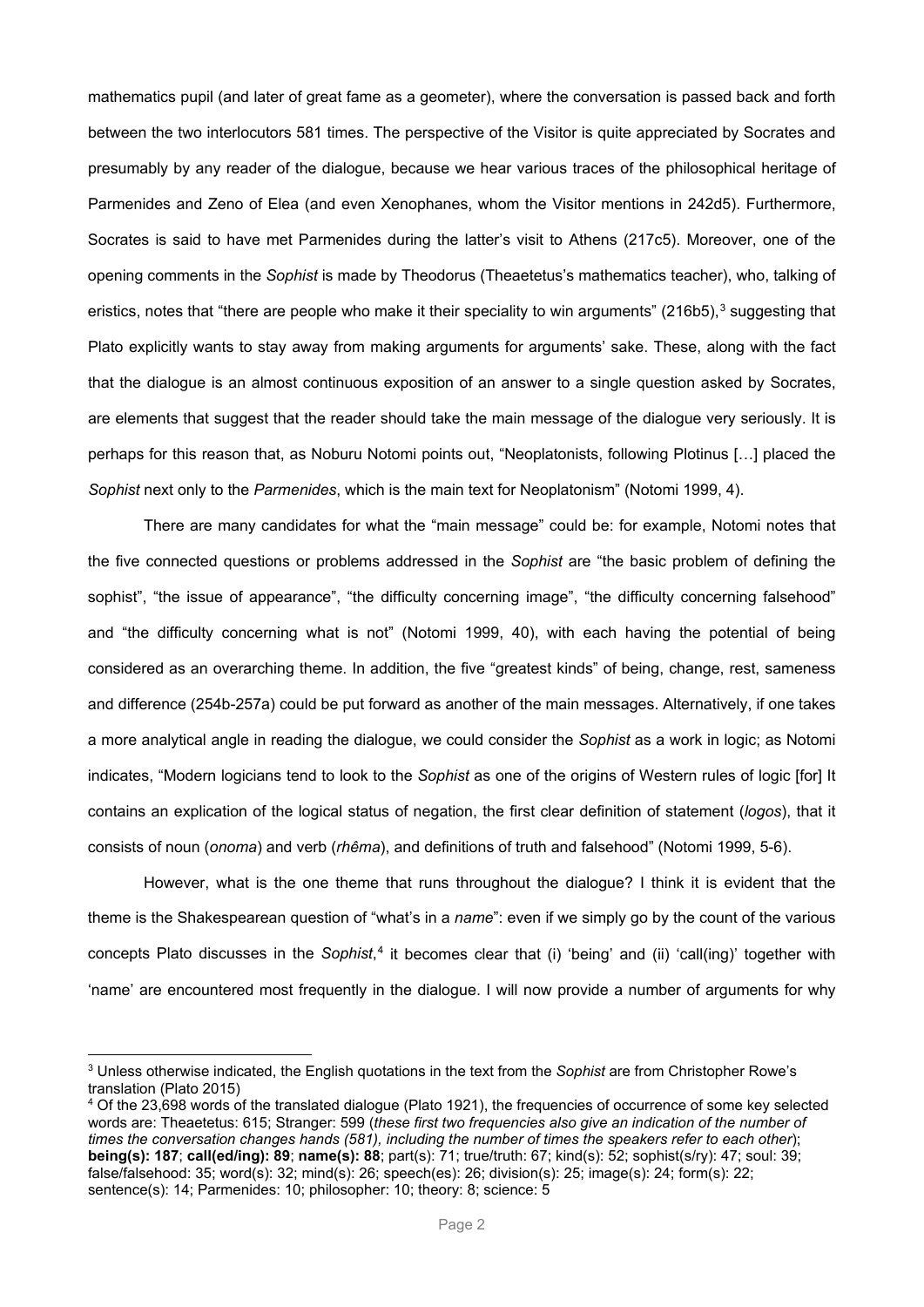we could take the main question of the dialogue as 'what there *is* in a *name*' and read it as a linguistic project.[5](#page-2-0)

Given that we are analysing a *dialogue*, one could say that my point in this section is insubstantial, because this is a conversation *through* language, and therefore it is of course a "linguistic project". But there is much more to this issue. To begin with, the motivating question of the dialogue is about language. It begins with Socrates asking: "was [the view of 'people around the place the visitor is from'] that ['sophist', 'expert in statesmanship' and 'philosopher'] were all one thing, or two – or did they distinguish three kinds, just as there are three names, and attach a kind to each of them, one for each name?" (217a5). Now, arguably, knowing what a sophist is, per se, is quite important. Plato deals with the same problem, or at least brings it to the attention of his readers, in many of his dialogues: The *Apology*, *Hippias Minor*, *Laches* (in relation to influences on Nicias), *Euthydemus* (and his brother Dionysodorus), *Gorgias*, *Meno* (Meno being a student of Gorgias), *Protagoras*, *Phaedrus* (in relation to Lysias), *Republic* (in relation to Thrasymachus), *Theaetetus* (Socrates speaking "on behalf of" Protagoras) and *Philebus* (Protarchus) all have sophistic connotations in one way or another. However, Socrates is also asking if the Visitor can define the *true sense* of the noun "sophist".

Furthermore, although the *Sophist* has the structure of a dialogue, I think it is clear that the conversation is essentially a monologue, where Theaetetus helps the Visitor make his points using terse responses that provide helpful pauses in the conversation. In fact, at one point the Visitor asks Theaetetus: "Are you agreeing with me because you recognize it for yourself, or do you have some sort of compulsion to say yes straightaway because the discussion has got you used to it?" (236d5). And in another part of the dialogue, he remarks: "It's plain, Theaetetus, that you have never seen a sophist" (239e1). Second, if we agree with these remarks, then we could posit that the Visitor's exercise could indeed be a work of introspection: could the Visitor not have had this conversation with himself, internally? Can the *Sophist* not act as a model for an internal dialogue through language? The Visitor hints at this at various places.

First, he says: "The only thing you and I have in common between us on the subject is the name, and we may well each have our own private view of the thing we call by that name" (218c1). Where could the "private view" of a thing we call by a name come from other than through introspection? Second, he states: "It's presumably absurd to allow that there are two names when you have posited just one thing […] And

<span id="page-2-0"></span><sup>5</sup> I am not implying that the *Sophist* is the only dialogue that could be read this way. Other dialogues can be interpreted as having their own linguistic connotations. Regarding the *Protagoras*, for example, Christopher G. Healow discusses the sophist Prodicus who "doesn't seem to be concerned with describing the *actual* uses of language, nor does he ask about the roots of the standards of correctness [of names] themselves. Rather, he appears to be concerned merely with analyzing what proper usage of a language *would be*" [\(Healow 2017\)](#page-11-3)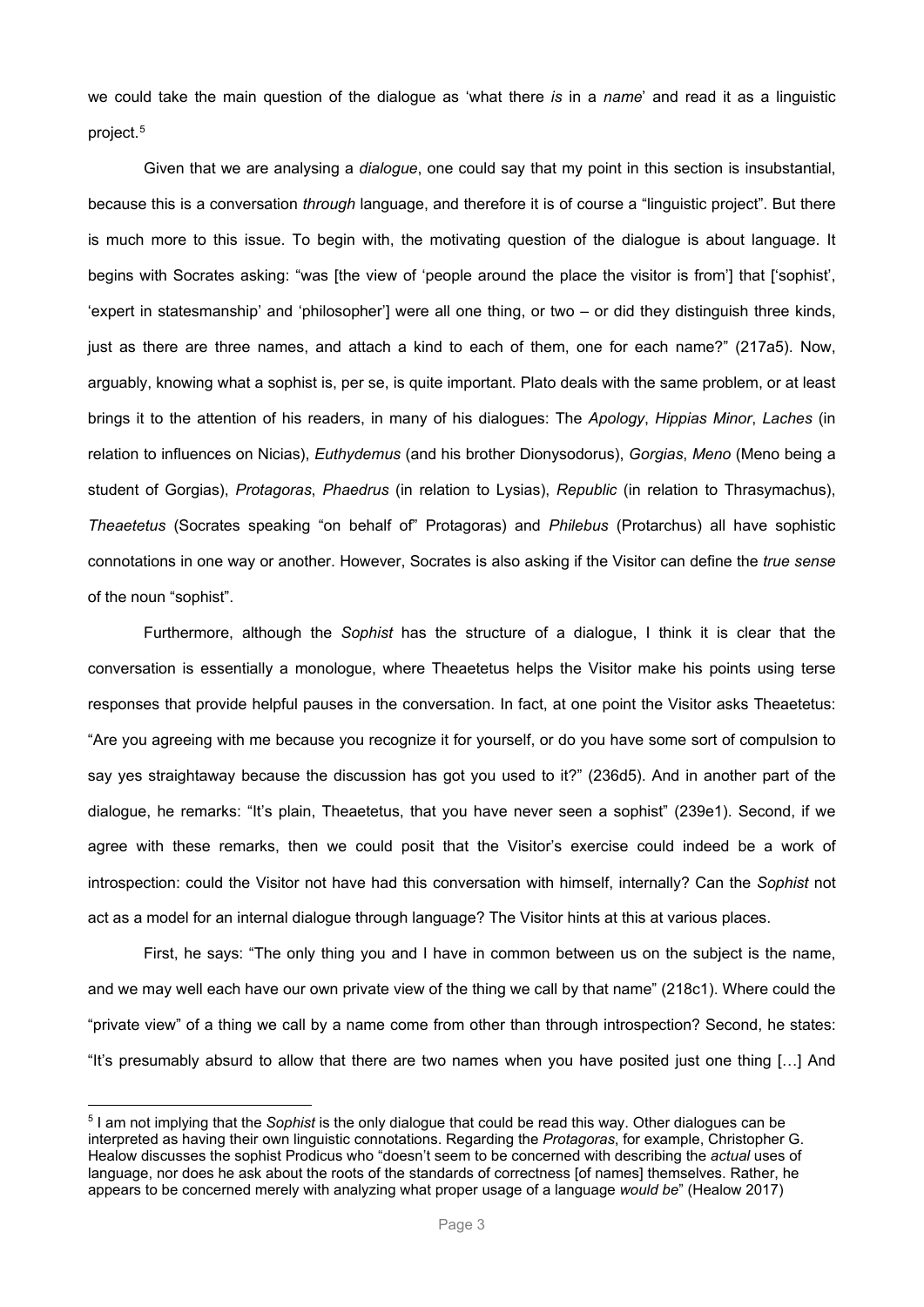completely absurd to accept anyone's saying there is a name if there is no account to be given of it" (244c5/c10). We can ask, how might an initial account be given of a name, other than through the "private view" of introspection? Third: "Thought and speech are the same thing, with just this difference, that the first is an internal dialogue of the soul with itself that occurs without vocal expression, which is why it has the name we call it by. […] Whereas the stream that passes from the soul through the mouth together with sound is called speech" (263e1/e5). Of interest here is the "internal dialogue", which is reminiscent of the Visitor's earlier analogy (at 252c5) of the ventriloquist Eurycles: an internal source of dialogue for name assignments and meanings (see also **Figure 1**).

# **SECTION B:** *The overall projects*

I have argued thus far that if we read the dialogue as a work on linguistics, there are hints in the text that introspection could be utilised as a primary means of assessing and giving accounts of names. Before we proceed further, however, I think it is important to ask if there might be any OP that could contextualise our search for the main message of the dialogue. To that end, is there a Platonic OP concerning language? When it comes to conjecturing about Plato's stance on our 'faculty' of language—what arguably makes us human and distinguishes us most profoundly from other species—one usually encounters the adage that 'learning is remembering'. This is a paraphrase of the 'argument from recollection' in *Phaedo* (referred to in ancient times as *On The Soul*), a middle-period dialogue where we read Cebes of Thebes as saying:

"If it is true, Socrates, as you are fond of saying, that **our learning is nothing else than recollection**, then this would be an additional argument that we must necessarily have learned in some previous time what we now remember. But this is impossible if our soul did not exist somewhere before being born in this human form; and so by this argument also it appears that the soul is immortal." (72e/73a)[6](#page-3-0)

In the history and philosophy of linguistics, these passages are taken to imply that Plato believed in an intuitive knowledge of language that children are born with, as opposed to what John Locke posited in the seventeenth century, where a child's experience is written on what was later termed as a 'blank slate'. *So, is innatism one of the OPs relevant to our question?* Perhaps, but I think we could narrow down this OP even further. Noam Chomsky, who has worked on generative linguistics since the 1950s, has argued that we are born with an innate capacity for language which is tuned with a very limited set of inputs to form an individual's eventual linguistic faculty. The limitedness of the input, also known as the problem of the "poverty of the stimulus", is key here. When discussing this problem in 1986, Chomsky referred to the thought experiment of learning geometry in the *Meno* and defined "Plato's problem", a problem "concerning human

<span id="page-3-0"></span> $6$  This translation is from the publicly available 1966 translation by Harold N. Fowler [\(Plato 1966\)](#page-11-4)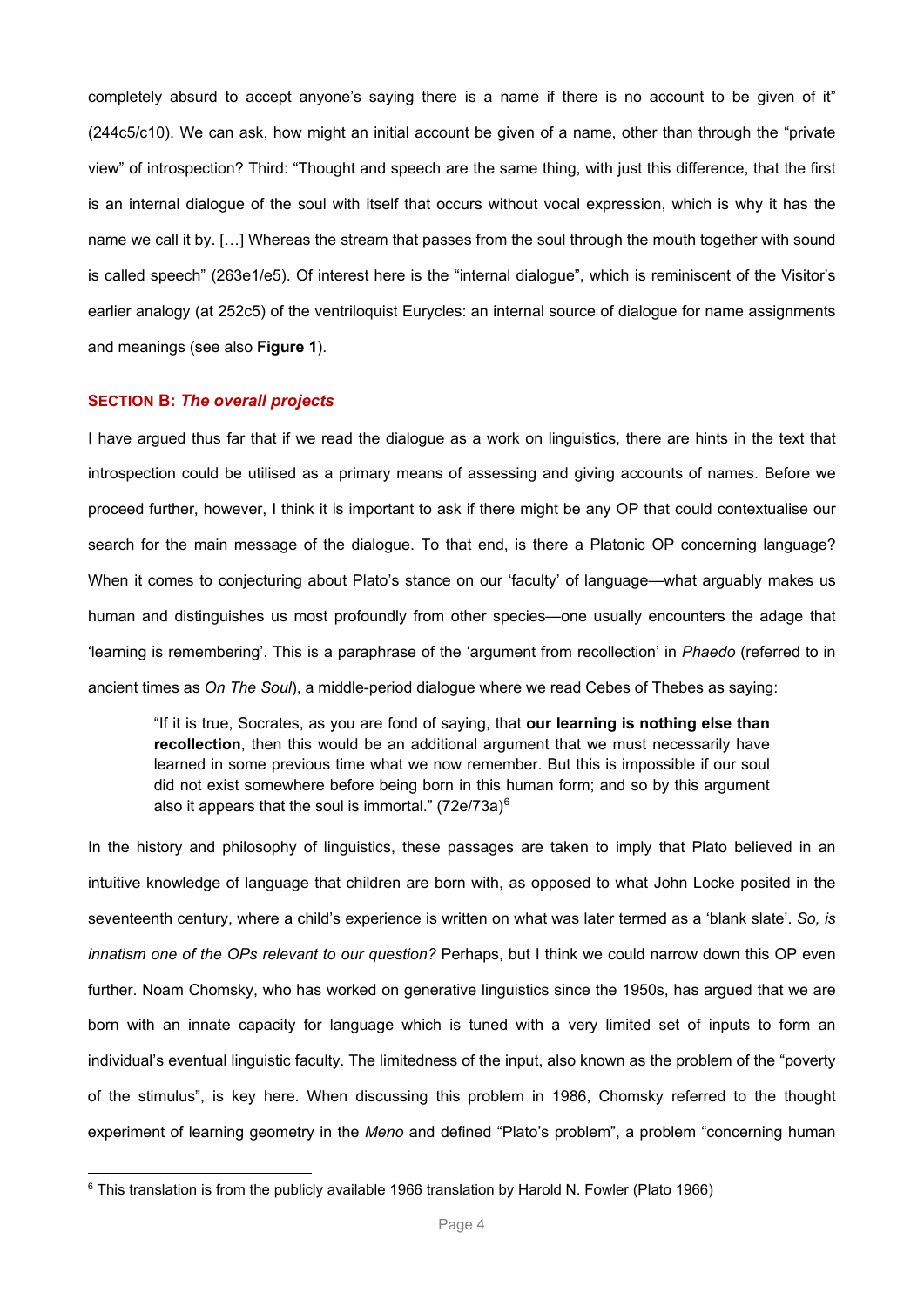knowledge", as "*the problem of explaining how we can know so much given that we have such limited evidence*" [\(Chomsky 1986, xxv\)](#page-11-5). Let us call "Plato's problem" '**OP1**'.

Chomsky expands on this further, writing that "the problem is to discover explanatory principles, often hidden and abstract, to make some sense of phenomena that seem on the surface chaotic, discordant, lacking any meaningful pattern" [\(Chomsky 1986, xxviii\)](#page-11-5), and Bertrand Russell asks an analogous question: "how comes it that human beings, whose contacts with the world are brief and personal and limited, are nevertheless able to know as much as they do know?" [\(Russell 1948, 5\)](#page-11-6). I think there is a second OP relevant to our discussion, inherently linked to OP1, that has to do with Plato's conception of the "mind" (see also **Figure 2**). The word I would like to focus on here is *dianoia*. [7](#page-4-0) In the translation of the *Republic*, Paul Shorey [\(Plato 1969\)](#page-11-7) wrote that "διανοία is used not in its special sense ('understanding'), but generally for the mind as opposed to the senses."[8](#page-4-1) This statement was in the context of Socrates's apt depiction of the "mental" structure imposed on perception, which Shorey explained as follows: "a bronze sphere would be the original of its imitative reflection in water, but it is in turn only the imperfect imitation of the mathematical idea of a sphere",<sup>[9](#page-4-2)</sup> the mathematical idea being situated nowhere other than in the mind.

In Harold N. Fowler's translation of the *Sophist* [\(Plato 1921\)](#page-11-2), we see the same translation of *dianoia*: (i) In specifying "one large and grievous kind of ignorance", the Visitor says: "Thinking that one knows a thing when one does not know it. Through this, I believe, all the mistakes of the mind are caused in all of us" (229c5). (ii) Later, he asks "How then could a man either *utter in speech or even so much as conceive in his mind things which are not, or not-being, apart from number?*" (238b5). This is a crucial statement, because it assumes, reminiscent of modern cognitive science, that things are first conceived of in the mind, then externalised using an "utterance" faculty. It also makes a distinction for a "numerical" faculty, related to but independent of other faculties in the mind, which can deal with notions such as zero, etc. (iii) And finally, in again making a priority distinction between the mind and speech utterance, the Visitor says "for to think or say what is not—that is, I suppose, falsehood arising in mind or in words" (260c1). Christopher Rowe, in his recent translation of the *Sophist* [\(Plato 2015\)](#page-11-1), translates 'διάνοια' as "thought", and points out that "the Visitor perhaps pretends to get [the word] from *dia*(*logos*) *an*(*eu phônês*), 'dialogue without voice'", which to me again hints at the voiceless internal dialogue of introspection happening in the mind. Let us, therefore, call Plato's hints of a mind (independent of voice utterance), tantamount to a "thought faculty", as '**OP2**'.

<span id="page-4-0"></span><sup>7</sup> διάνοια; words from the original Greek are as per [\(Plato 1903\)](#page-11-8)

<span id="page-4-1"></span><sup>8</sup> www.perseus.tufts.edu/hopper/text?doc=Perseus%3Atext%3A1999.01.0168%3Abook%3D6&force=y#note349

<span id="page-4-2"></span><sup>9</sup> www.perseus.tufts.edu/hopper/text?doc=Perseus%3Atext%3A1999.01.0168%3Abook%3D6&force=y#note348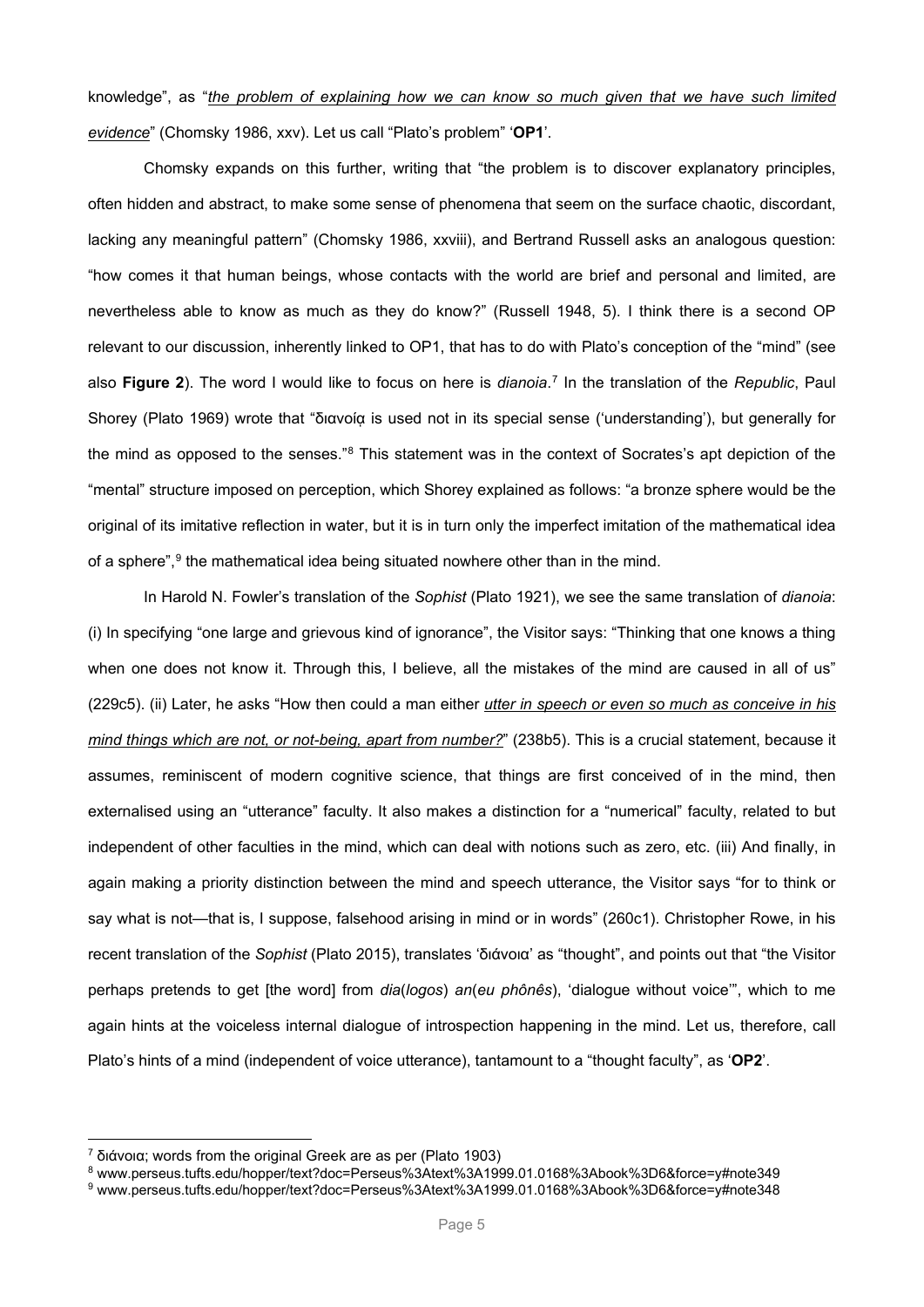# **SECTION C:** *The specific project of the* **Sophist**

The Visitor cautions early on that "We should treat tracking down the kind, sophist, as a hard thing to accomplish" (218d1/d5), and indeed, as I will discuss in this section, providing a definition that would satisfy Socrates's initial question proves to be quite challenging. Having now discussed two relevant putative "overall projects" to contextualise our discussion, what is the dialogue's SP? The Neoplatonist philosopher Iamblichus (245-325 AD) posited primarily that, among other rules, "a dialogue must have only one *skopos*" [\(Notomi 1999, 12\)](#page-11-0), i.e., one target, goal or aim that it pursues. [10](#page-5-0) Following Iamblichus's direction, I would hazard to put forward the problem of "reference"—what we can intentionally choose to refer to using a name ('**SP1**') and what a name means for the speaker ('**SP2**')—as the main target of the dialogue.

Before continuing further, let us consider the following distinction regarding abstract nouns in Greek

#### provided by Constance Meinwald:

"Expressions of the form 'the Large,' 'the Beautiful,' 'the Just,' can be used in Greek to refer to two very different kinds of things. 'The Just,' for example, can refer on the one hand to something that happens to be just (or to whatever does), and on the other, to what it is about these things that is just. Similarly, 'the Beautiful' could be used of vases or of Helen, but could also be used to refer to what is beautiful about these things. Abstract nouns like 'justice' and 'beauty' come to be used increasingly in Plato's time as a way of being unambiguous in one's reference to the second kind of thing; Plato himself uses both forms of words extensively." [\(Meinwald 1992, 374\)](#page-11-9)

Similarly, in the dialogue, we are dealing with the question of what *a* sophist is, as opposed to what *this or that* sophist is (an actual person whom one can point to). Let us now consider how the Visitor explains the intentional act of calling (i.e., referring to) things by a certain name (**SP1**), using terms like *proseîpon* (speak to, address) and *eîpon* (say). [11](#page-5-1) He tells Theaetetus, "*let's* sum them all up by *calling them* productive expertise" (219b10), or "*let's call* imitation accompanied by belief 'belief-imitative' imitation, and imitation accompanied by knowledge a sort of scientific imitation" (267e1). At one point, when the Visitor talks about "[…] *calling it* by some such single name as 'strike-hunting'" and asking "Or could one suggest a better term", Theaetetus replies: "Let's not worry about the name; your suggestion will do as well as any" (220d1). In other words, Theaetetus is saying that the act of reference is the key, i.e., let's call this *X*. At other points, the Visitor himself suggests to disregard the exact "name tag" for *X*: "[regarding disputation about contractual matters] these still need to be registered as a form, given that the discussion has recognized it as something distinct, but it has not been given a name by people before and doesn't merit our giving it one now" (225c1). Similarly: "when someone uses his own body or voice to make your shape or voice appear much like his

<span id="page-5-0"></span><sup>10</sup> σκοπός, from *sképtomai* ("I observe")

<span id="page-5-1"></span> $11$  "call": προσεΐπον, προσείπωμεν, προσειπεῖν; "say": εἶπον, εἴπη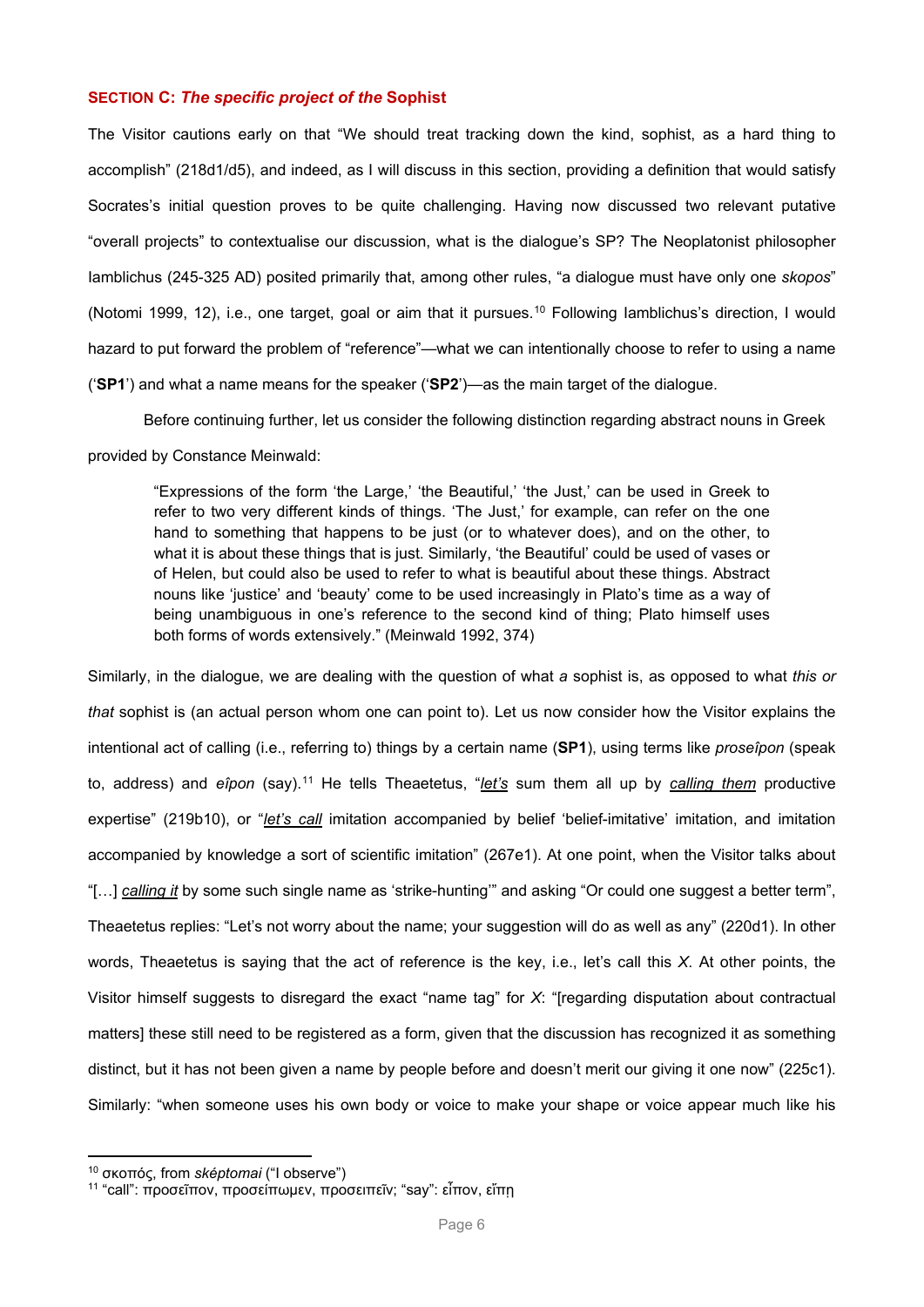own, this aspect of apparition-making is what we mostly tend to call imitation. […] Then *let's call this aspect* of it 'imitative', and locate it accordingly; as for all the rest of it, *let's indulge ourselves and leave it to one side for someone else to collect it together as a single whole and give it some appropriate name*" (267a5/a10/b1).

The SP discussed above, however, is only used in the dialogue for the more important project of finding out the internal meanings of words and names, i.e., the true meaning of "sophist" and a full account of its internal (mental) connotations. Here the emphasis is no longer on the act of calling things by a name, but on the name itself (**SP2**), for which Plato uses the terms *ónoma* (name)[12](#page-6-0) and *eponymía* (nickname, sobriquet)<sup>13</sup>. But here the Visitor, and obviously anyone who embarks upon such an inquiry, faces the problem of having to give an account of one name using other names: "if we're going to claim that he possesses some sort of expertise in apparition-making, *that form of words will make it easy for him to get a lock on us, turning it back on us when we call him a maker of images and asking us what exactly we understand by an image in the first place*" (239c5/d1). Nevertheless, the Visitor perseveres in giving finer and more focused accounts at every turn—similar to a modern reader putting a concept in a corner of a Venn diagram. Theaetetus, at least on two occasions, appears pessimistic about this approach: "I for one am at a loss as to what I'm supposed to put forward as true about him [the sophist] – if I'm to say '*this* is what he genuinely is', and stick to it" (231c1); and also, "it seems catching the sophist will actually be impossible" (241c1).

When we read the Visitor's final formulation of what a sophist is, one may be left underwhelmed as to the final conclusion: "The expert in imitation, then, belonging to the contradiction-producing half of the dissembling part of belief-based expertise, the word-conjuring part of the apparition-making kind from imagemaking, a human sort of production marked off from its divine counterpart – if someone says that the one who is 'of this family kind, of this blood' is the real sophist, it seems his account will be the truest" (268c5/d1). For one thing, although just a supposition, we are not hearing this formulation from Socrates, so can we surmise that Plato is putting forward the Visitor's approach as one that he would not necessarily agree with? Regardless of this issue, it would seem as though truly *understanding* what a sophist is, is intractable, because we are unable to fully introspect into the meanings of names in the mind. Put simply, introspection can only go so far. Why is this so? Well, we can see that if one tries to circumvent the limits of introspection and follow an analytic method of division, we would conclude with the sophist being a producer of semblances, insincere and unknowing [\(Ionescu 2013\)](#page-11-10). But one could find a "magician" who might also fit the

<span id="page-6-0"></span><sup>&</sup>lt;sup>12</sup> ὄνομα (ónoma), τοὔνομα (tü'nomä), ὀνόματος (onómatos), ὀνόματι (onómati), ὀνόμασιν (onómasin)

<span id="page-6-1"></span><sup>13</sup> επωνυμία (eponymía), ἐπωνυμίας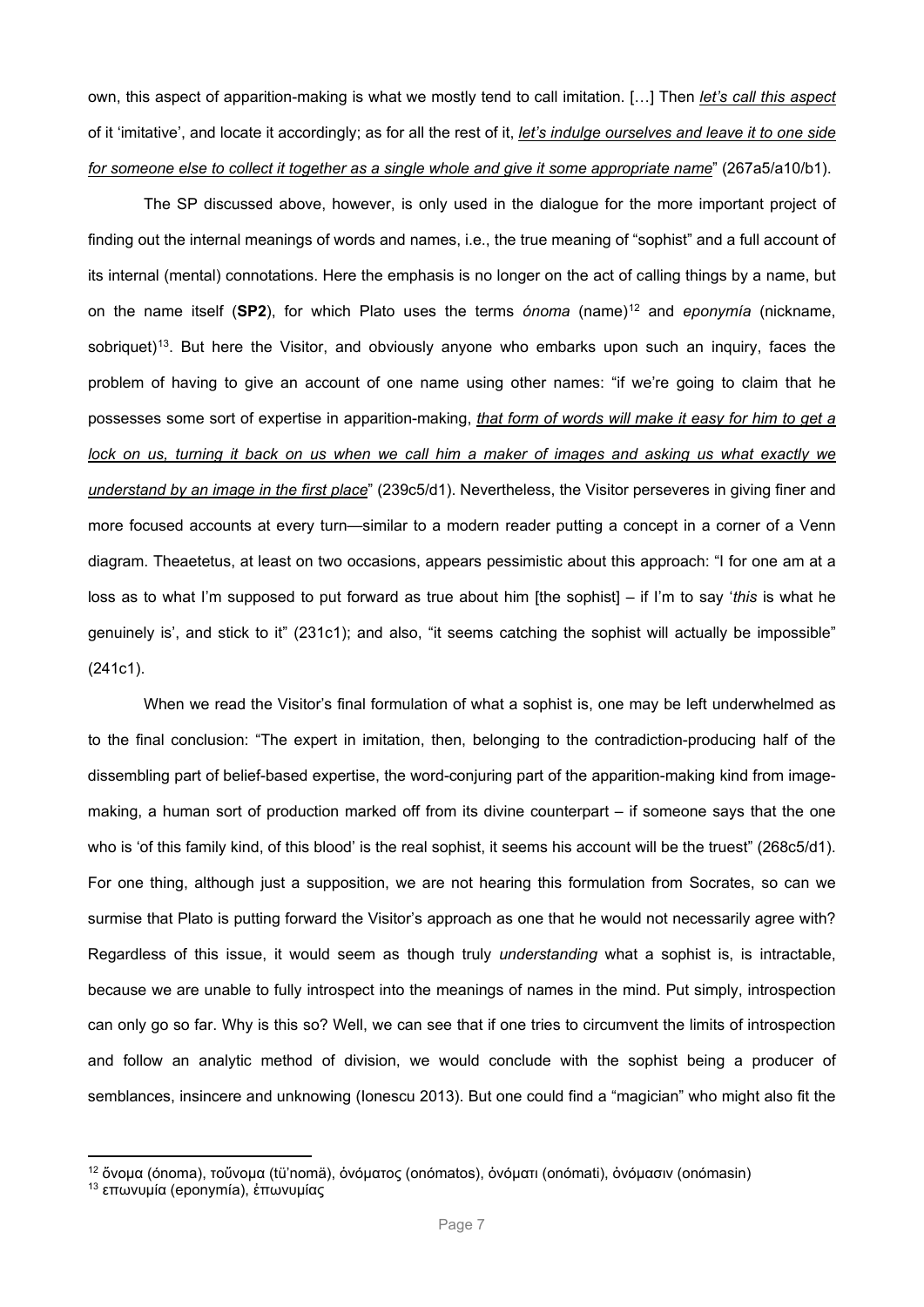description of a "producer of semblances" [\(Macknik et al. 2008;](#page-11-11) [Lamont and Henderson 2009\)](#page-11-12), one who, at a particular instance or for a particular act of apparition-making, happens to also be "insincere and unknowing".

There is also the additional problem of capturing a sophist who is thought to be a sophist today—or is thought to engage in sophistic practices today—while not being thought so tomorrow. The following description by Russell I think is particularly apt:

"One of the most notable victims of posterity's lack of judgment is the Eleatic Zeno. Having invented four arguments, all immeasurably subtle and profound, the grossness of subsequent philosophers pronounced him to be a mere ingenious juggler, and his arguments to be one and all sophisms. After two thousand years of continual refutation, these sophisms were reinstated, and made the foundation of a mathematical renaissance [by the mathematician Karl Weierstrass]." [\(Russell 1903, 347\)](#page-11-13)

How could an account of sophism ever capture the complexity Russell describes? Plato shows that we can describe facets or attributes of the sophist in great detail, the same way one could describe the physical attributes of a colour in great depth (wavelength, perceptual responses, etc.), yet still not capture the 'essence' of a colour such as to be able to pass on that understanding to someone who has never seen that colour, or any colour for that matter, previously.

The problem the Visitor encounters in defining what the sophist is (**SP2**), beyond mere descriptive attributions, is the same puzzle that is arguably one of the most consequential and discussed problems in the philosophy of language by Chomsky. Daniel Stoljar writes that "Very few passages in recent philosophy of mind and language are as notorious as the famous London passage from Chomsky's *New Horizons in the Study of Language and Mind*" [\(Stoljar 2015\)](#page-11-14): [14](#page-7-0)

"London is not a fiction, but considering it as London—that is, through the perspective of a city name, a particular type of linguistic expression—we accord it curious properties: [...] we allow that under some circumstances, it could be completely destroyed and rebuilt somewhere else, years or even millennia later, still being London, the same city […] We can regard London with or without regard to its population; from one point of view it is the same city if its people desert it; from another, we can say that London came to have a harsher feel to it through the Thatcher years, a comment on how people act and live. Referring to London, we can be talking about a location or area, people who sometimes live there, the air above it (but not too high), buildings, institutions, etc., in various combinations (as in *London is so unhappy, ugly, and polluted that it should be destroyed and rebuilt 100 miles away*, still being the same city). *Such terms as London are used to talk about the actual world, but there neither are nor are believed to be things-in-the-world with the properties of the intricate modes of reference that a city name encapsulates*." [\(Chomsky 2000, 37\)](#page-11-15)[15](#page-7-1)

<span id="page-7-0"></span><sup>14</sup> I had discussed this paragraph in the context of Wittgenstein's *Tractatus* in [\(Ehsani 2018\)](#page-11-16)

<span id="page-7-1"></span><sup>&</sup>lt;sup>15</sup> The cited chapter was first published in [\(Chomsky 1992\)](#page-11-17). The two works (combined) have been cited more than 2,800 times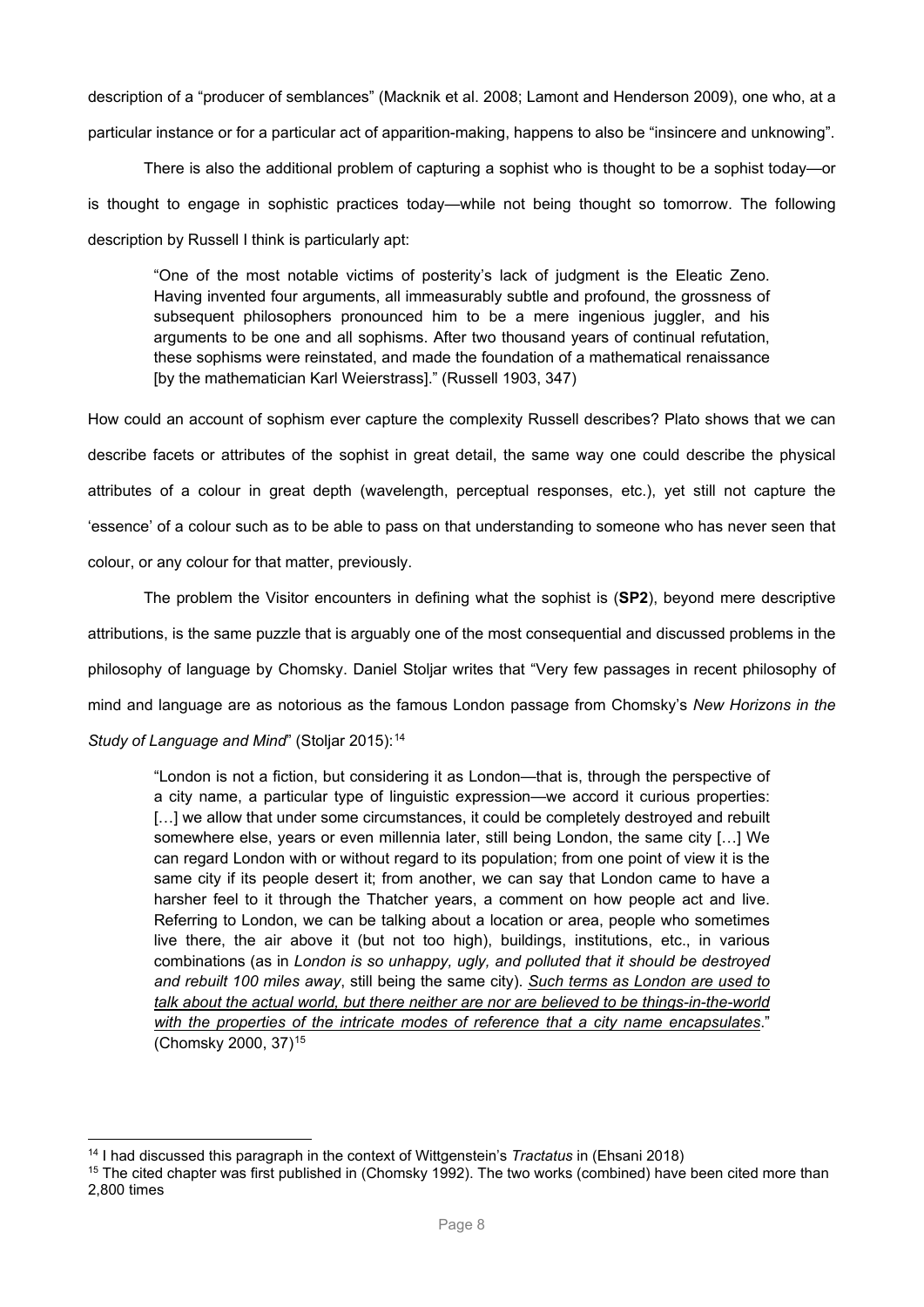It is into this very niche of the intellectual history of language that I think Plato's *Sophist* neatly fits. [16](#page-8-0) A child, through intentional acts of referring to outside objects, comes to associate a name with a place or concept. That name, however, as the language faculty matures in the person, comes to have its own internal world, a world that is only partly open to introspection. This is a principal message that I read in the *Sophist*, and is in line with the "overall projects" of Plato that I described earlier. Based on this, when we read, as Christine J. Thomas describes, that "W. V. Quine places much of the blame on Plato for the development of a tradition of holding that meaningful names require corresponding objects as referents and for the consequent problem of nonbeing Quine sees as arising out of the tradition" [\(Thomas 2008\)](#page-11-18), it appears that the evidence in so far as Plato's project is concerned points in the opposite direction.

Lastly, I would like to point out that although the focus of this essay was on Plato's philosophy and academic linguistics, the theme remains quite modern. For example, recently we read that Amharic "has no term to describe" stroke,<sup>[17](#page-8-1)</sup> and so a new word has been introduced that "draws a very nice parallel with 'heart attack'" [\(Aseffa et al. 2019\)](#page-11-19).

<span id="page-8-0"></span> $16$  There is an interesting side observation which can be made about Chomsky's example of the grammaticallycorrect sentence "colorless green ideas sleep furiously" which lacks semantic sense [\(Chomsky 1957, 15\)](#page-11-20), and the following instance in the *Sophist*: "'walks runs sleeps', and the other verbs that signal actions – even if someone says all of them in succession, it won't make them the slightest bit more into speech" (262b5). Here, "walks runs sleeps" is grammatically incorrect, but in terms of its semantics, our minds can immediately think of a few possible interpretations, and questions: e.g., "[who] walks[,] runs [and] sleeps"? This resembles the structure of the title of the book "Eats, Shoots & Leaves" (Lynne Truss, 2003), where a punctuation mark forces the reader to interpret the three words as verbs

<span id="page-8-1"></span><sup>17</sup> "Ethiopians didn't have a term for 'stroke,' so this Dallas doctor created one," *Dallas Morning News* 11 March 2019 (dallasnews.com/news/science-medicine/2019/03/11/ethiopians-didnt-term-stroke-dallas-doctor-createdone)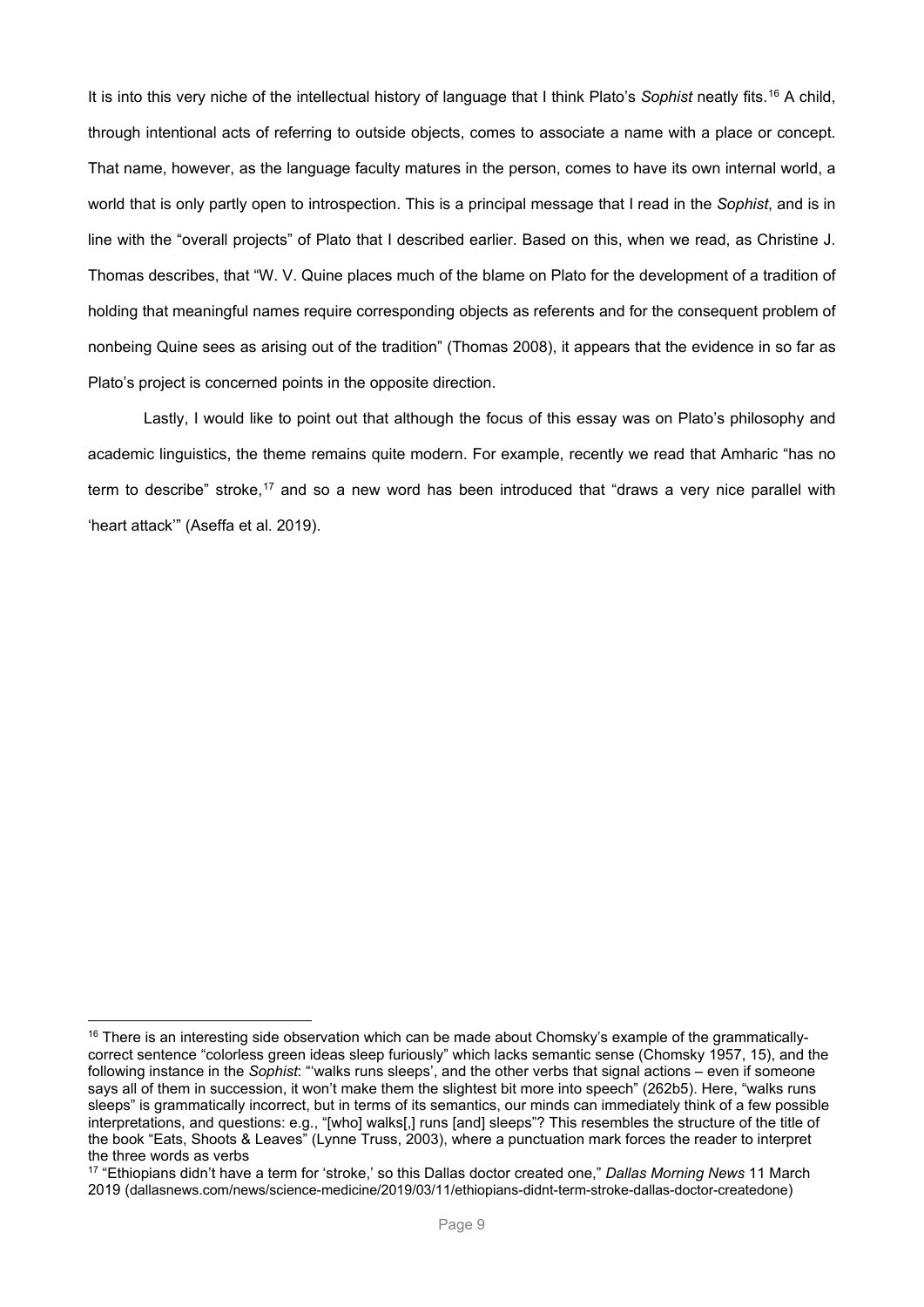



**Figure 1.** The place of an "internal ventriloquist" as an interlocutor in the mind interpreting perceptual inputs can be seen in this model of a conscious perceptual process, where (dC/dt) is the rate of change in the outside context [\(Ehsani 2011\)](#page-11-21).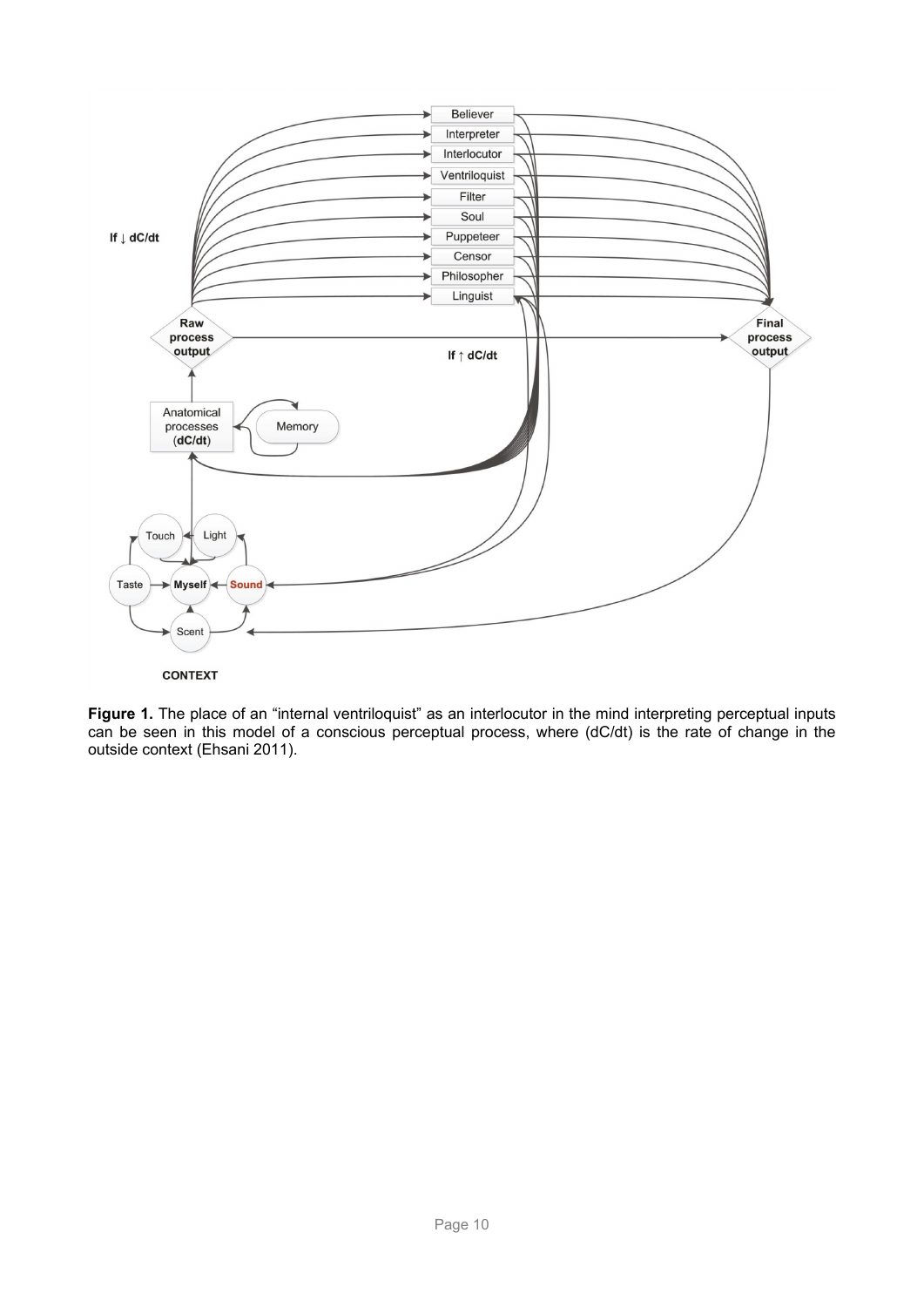

**Figure 2.** For illustrative purposes, this is one instance of an interpretation of Plato's model for the mind's perception of an outside object from the online book "Consciousness Studies" (*Wikibooks*). [18](#page-10-0) The interpretation relies mostly on the following passages from the *Republic*:

- (i) "Though vision may be in the eyes and its possessor may try to use it, and though color be present, yet without the presence of a third thing specifically and naturally adapted to this purpose [presumably light], you are aware that vision will see nothing and the colors will remain invisible." (507d/e)
- (ii) "The very things which they [students of geometry and reckoning and such subjects] mould and draw, which have shadows and images of themselves in water, these things they treat in their turn as only images, but what they really seek is to get sight of those realities which can be seen only by the mind." (510e/511a)

The following observation by Socrates in the *Phaedo*, which continues on the passage in **Section B**, is also relevant:<br>(iii)

"It is possible, on perceiving a thing by the sight or the hearing or any other sense, to call to mind from that perception another thing which had been forgotten, which was associated with the thing perceived, whether like it or unlike it; so that, as I said, one of two things is true, either we are all born knowing these things and know them all our lives, or afterwards, those who are said to learn merely remember, and learning would then be recollection." (76a)<sup>[19](#page-10-1)</sup>

<span id="page-10-0"></span><sup>&</sup>lt;sup>18</sup> en.wikibooks.org/wiki/Consciousness\_Studies/Early\_Ideas

<span id="page-10-1"></span><sup>19</sup> [\(Plato 1966\)](#page-11-4)